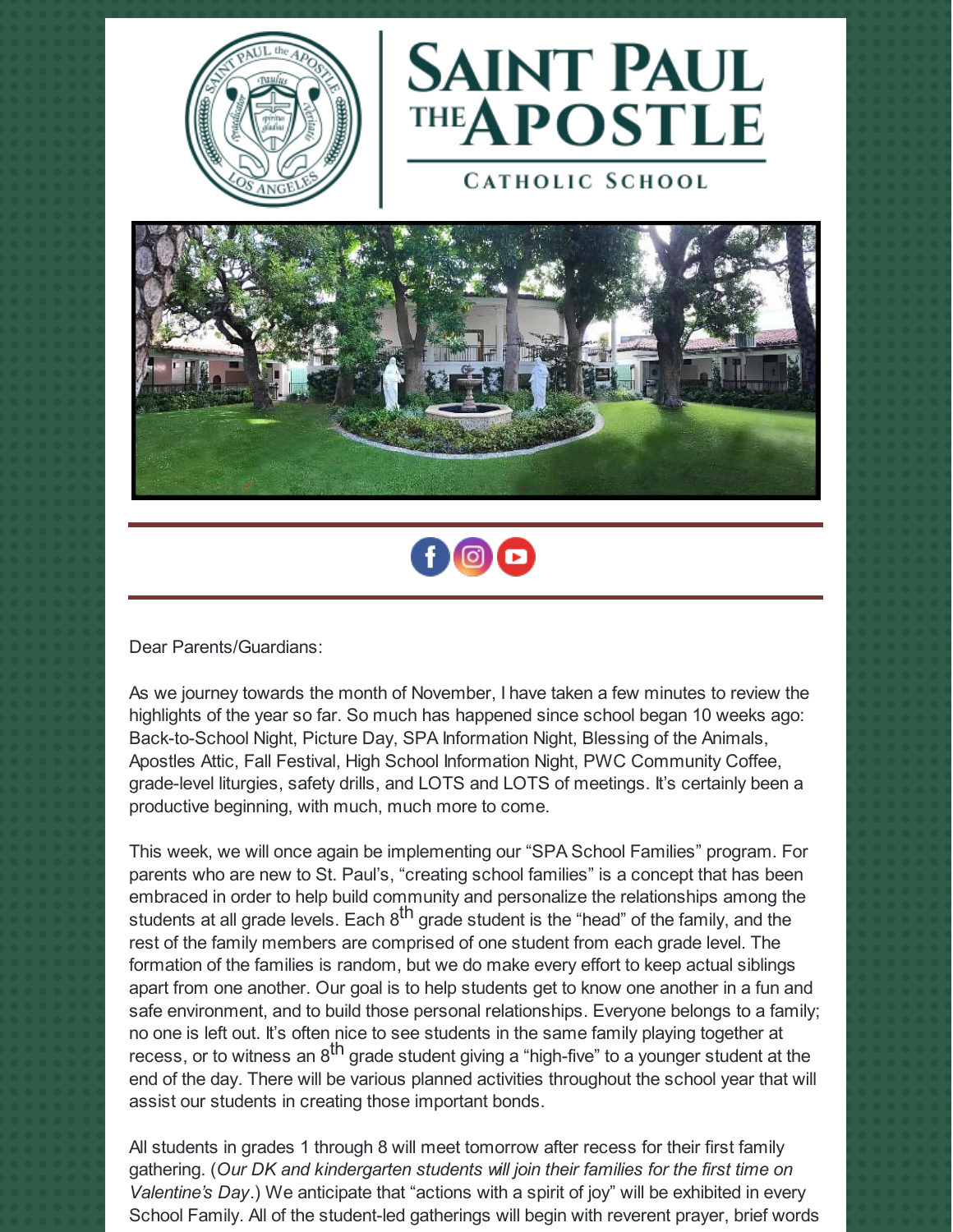of welcome will be shared by the 8<sup>th</sup> grade students, personal greeting notes will be distributed to every student, introductions will be made, and thoughtful discussions will be facilitated by student leaders who will make certain that every student in the Family has the opportunity to share his/her thoughts and ideas.

At the end of the session, all of the School Families will be treated to a simple snack. Last year, many students commented about how much FUN they had, and how they couldn't wait for their next Family meeting or activity. We anticipate more of the same this year, and are looking forward to activities that will include liturgies, service projects, fun meetings, and pep rallies. We will keep you posted!

Peace and blessings,

Crystal A. Pinkofsky Principal

|    | 28 OCT, MON | $6:30 - 7:30$ pm | 2nd Grade Sacrament Mtg - JCPC                            |
|----|-------------|------------------|-----------------------------------------------------------|
| 29 | OCT, TUE    | $8:30 - 10am$    | <b>School Tours</b>                                       |
| 30 | OCT, WED    | $8:30 - 10$ am   | <b>School Tours</b>                                       |
| 31 | OCT, THU    | $8:30 - 10$ am   | <b>School Tours</b>                                       |
| 1  | NOV, FRI    | $8:15 - 9:15$ am | School Mass - All Saints Day/Festival Thank You - 7th Gra |
| 4  | NOV, MON    | All day          | School Dismissal 12:00 - Parent Teacher Conferences       |
| 5  | NOV. TUE    | All day          | School Dismissal 12:00 - Parent Teacher Conferences       |
| 6  | NOV. WED    | All day          | School Dismissal 12:00 - Parent Teacher Conferences       |
| 7  | NOV, THU    | All day          | School Dismissal 12:00 - Parent Teacher Conferences       |
| 8  | NOV, FRI    | All day          | School Dismissal 12:00 - Parent Teacher Conferences       |



## **HALLOWEEN/STUDENT COUNCIL BAKE SALE**

This Thursday, October 31, is Halloween. Please note that SPA students may NOT wear costumes to school this year. Students will be permitted to wear "**appropriate" FREE DRESS** if at least one item of clothing (shirt, pants, skirt, dress, sweater, etc.) or one accessory (i.e. hat, socks, hair bow, belt, etc.) is either orange or black.

Student Council will also be hosting their annual **Halloween Bake Sale**! All students are invited to bring one dollar (\$1.00) and purchase a delicious Halloween treat. All proceeds from the sale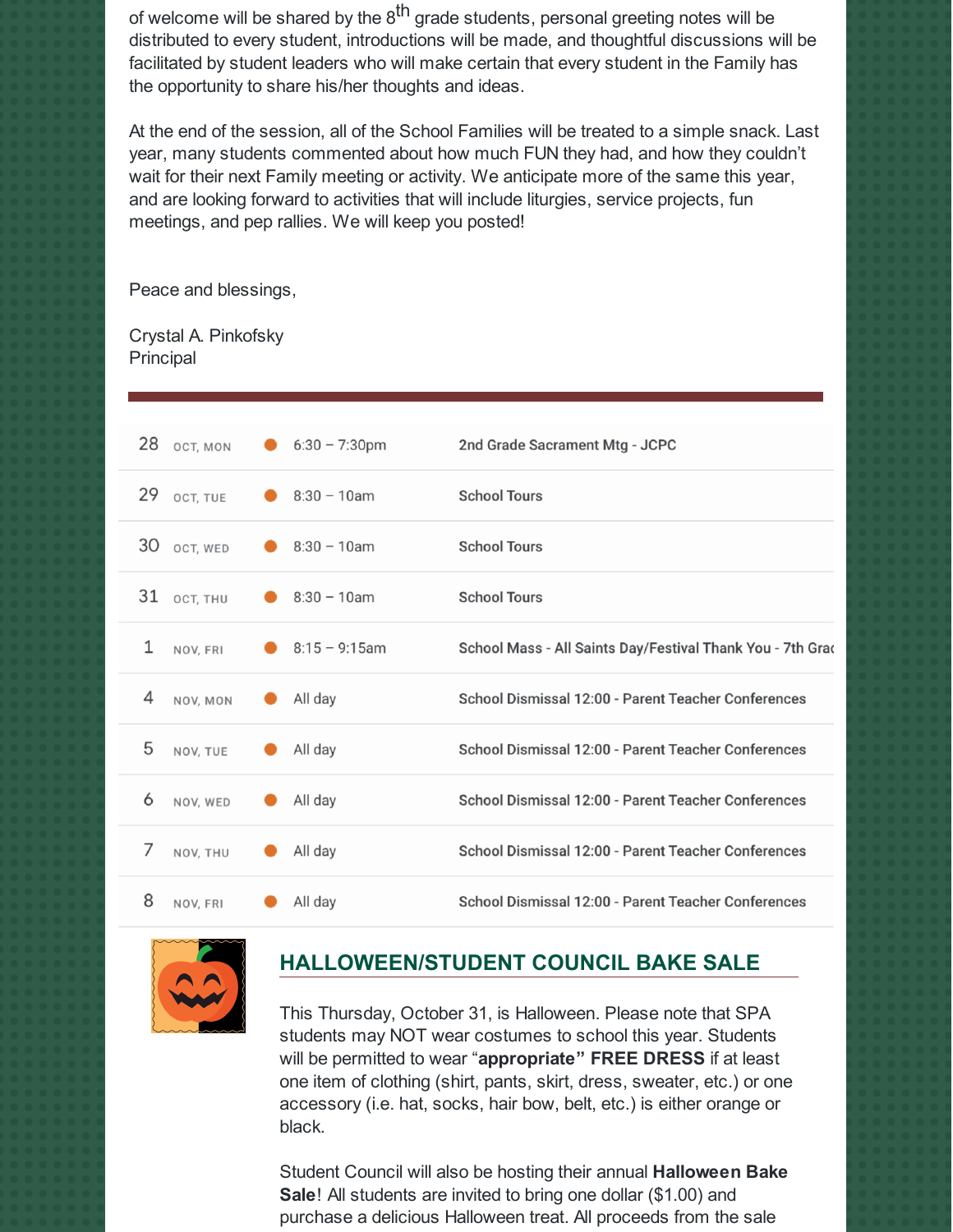will go to the Leukemia Society.



### **ALL SAINTS DAY**

This Friday, November 1, is All Saints Day which is a holy day of obligation in the Catholic Church. All of our faculty and students will be attending Mass at 8:15 a.m. Please make every effort to have your children arrive at school on time so they are not late coming into church. Parents are very welcome to join us for this special liturgy!



# **DK/KINDERGARTEN ADMISSIONS for FALL 2020**

**Attention St. Paul's Families with 3 and 4 year olds!** We are beginning the admissions process for incoming students for our DK and Kindergarten classes for Fall 2020. If you have a child who will be 4 years old before September 1, 2020, they are eligible for our wonderful DK program next fall. If your child will be 5 years old before September 1, 2020, you are invited to apply for kindergarten. Applications are available online on the school website: **school.spapostle.org** under the "Admissions" tab. If you are applying for Fall 2020, please complete the application online before **October 31,** and send an email to Jill O'Callahan, our school registrar, at **[jocallahan@sp-apostle.org](mailto:jocallahan@sp-apostle.org)** so we can have an accurate record of incoming siblings. If you are applying for a sibling in grades 1-8 and you are not currently in the wait pool, please follow the same procedure. Feel free to email or call Jill O'Callahan if you have any questions at 310-474-1588, ext. 7220.



#### **TRAFFIC SAFETY REMINDERS**

In an effort to help traffic flow quickly and smoothly during morning drop-off or afternoon pick-up, please note the following reminders that require your attention: **There is no jaywalking in front of the school; please use the crosswalks**. There is no parking on Selby Ave. during morning drop-off. Please allow yourself time to park if you are walking your child to class. **As always, there is NEVER any PARKING in the RED ZONES.** They are for emergency vehicles only. **PARKING is NOT ALLOWED in front of any driveways (please respect our neighbors), or in the Mormon Church lot as that is reserved for FACULTY/STAFF ONLY.** As always, we appreciate your complete compliance regarding these traffic policies.

# **PWC NEWS CORNER!**

The following activities are being sponsored by our hard-working PWC members. Please take a minute to quickly review and make plans to either join the fun or